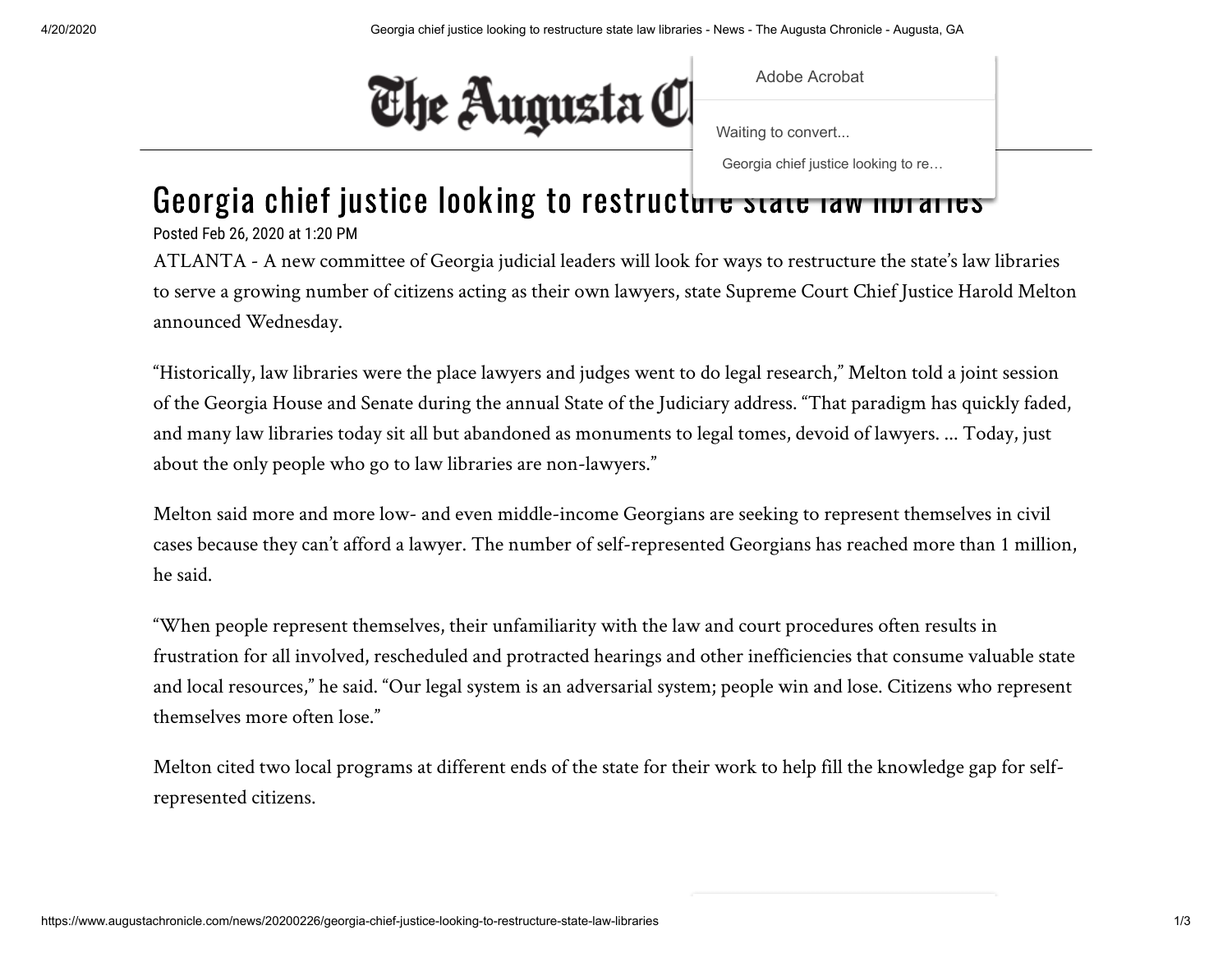| A self-help center launched in 2018 by the Dougherty County Law I  | Adobe Acrobat                       | self- |
|--------------------------------------------------------------------|-------------------------------------|-------|
| represented litigants a day. The Fulton County Superior Court will |                                     | n a   |
| month.                                                             | Waiting to convert                  |       |
|                                                                    | Georgia chief justice looking to re |       |

'Self-help resource centers such as those in Fulton and Dougherty  ${\mathsf c}$  and the potential to embody the new

role of Georgia's law libraries: a place where citizens will gain greater access to our legal system," Melton said.

The new task force on law libraries will be chaired by state Supreme Court Justice Charlie Bethel and Fulton County Superior Court Judge Robert McBurney.

On other challenges facing the Georgia judiciary, Melton said he expects recommendations soon from a committee he formed last fall to identify and mitigate the state judicial system's vulnerabilities to cyber attacks.

Last June, the Georgia Administrative Office of the Courts was hit by a major ransomware attack that caused some courts to lose access to electronic records from case files going back 20 years or more.

Melton pledged to support the work of the state's Behavioral Health Innovation and Reform Commission, which the General Assembly created last year. The commission is working to identify how Georgians suffering mental health problems can become entangled in the criminal justice system.

Melton also thanked former Gov. Nathan Deal for spearheading construction of the new judicial center that bears his name, the first state building in Georgia history dedicated solely to the judiciary. The building on Capitol Avenue in downtown Atlanta was dedicated during a ceremony earlier this month.

And the chief justice praised Georgia Supreme Court Justice Robert Benham, who is retiring at the end of this week after more than 30 years on the high court. Benham, who received a standing ovation in the House chambers Wednesday, became the first African-American to sit on the state Supreme Court when then-Gov. Joe Frank Harris appointed him to the post in 1989.